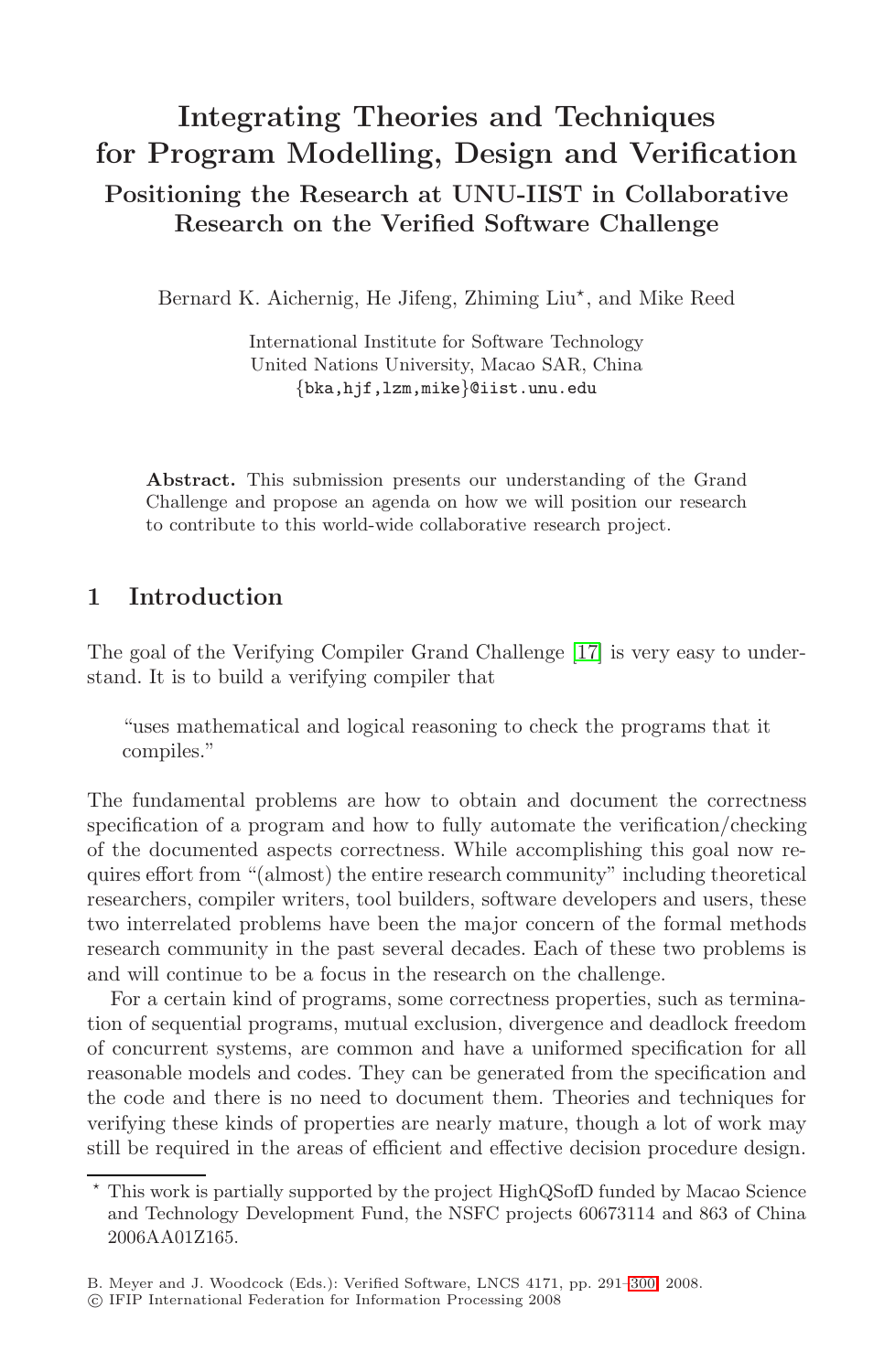These techniques are readily applicable to analysis and verification of these properties of legacy code and open source. This is also the case for typing correctness for programs written in typed languages.

However, for general correctness properties, the problem of how to specify and document them is far more challenging. The techniques for their verification depend on the model that is used for the specification. In some frameworks, one may translate the code into a specification notation or model and then use the techniques and tools developed for that notation or model to analyse the translated code. The model checking tools are based on this approach. With an approach of this kind, the main difficulties lie in

- 1. the automated, or even manual, procedure of abstraction in the translation is difficult, especially with the constraints that the resulting abstract model can be used for efficient checking,
- 2. one has to study what, where, when and how the correctness properties, i.e. "assertions and annotations", are produced and documented,
- 3. it is still challenging to identify properties that can be verified compositionally, and to make the specification notation and model to support more compositional analysis and verification,
- 4. there is a need of great of research to make the tools effective and efficient even with specified correctness criterion.

In our view, there is quite a long way for theories and techniques to be mature for solving the first three problems, and solutions to these problems will be useful for dealing with the fourth problem.

Some other paradigms have been developed from the idea of proof outlines based on Hoare Logic. There, correctness properties [are d](#page-8-0)ocumented as assertions and annotations at certain points of a program. These approaches to some extent avoid the first problem described above, and either a deductive proof (e.g. with a theorem prover) or a simulation proof (e.g. by a model checker) can be applied. It also allows a combination of these two verification techniques. However, the other three problems remain.

A conclusion that we can draw from the above discussion is that working towards a Verifying Com[pile](#page-8-0)r still needs a great amount of investigation in, among other areas discussed in the description of the Grand Challenge [17], new ways of modelling to provide better support to

- 1. separation of concerns, specification and analysis at different levels of abstraction and better compositionality,
- 2. integration of formal methods with the effective practical engineering methods,
- 3. unifying different formal theories of programming and verification to make it possible for the verifying compiler to "work in combination with other program development and testing tools" [17],
- 4. development of design techniques to ease the difficulties in identification and generation of correctness criterion and the analysis and verification procedures.

This in fact has been the main theme of the research at UNU-IIST, and we can now focus on this even better directed goal of the Grand Challenge.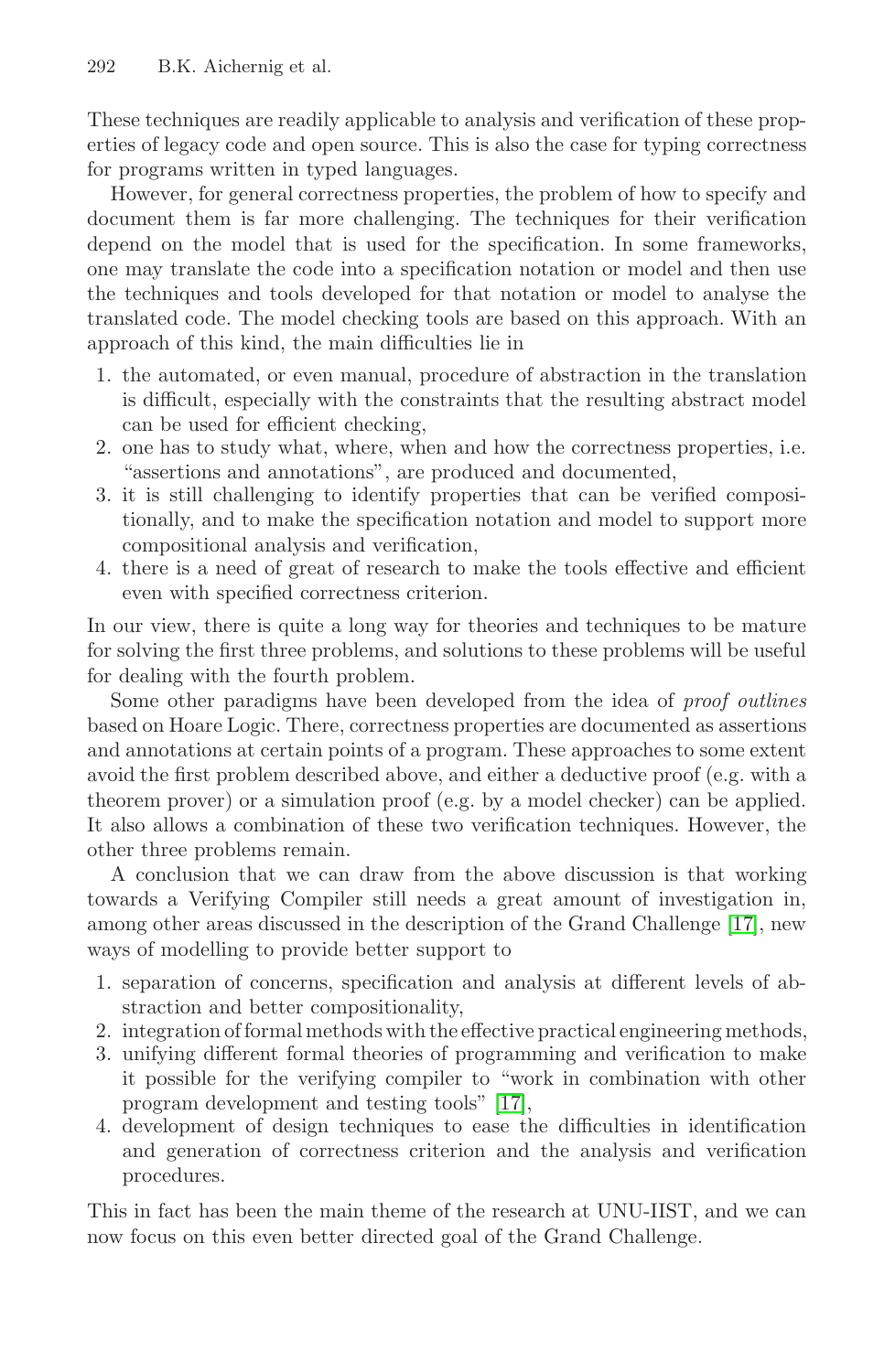# **2 The Grand Challenge Related Research at UNU-IIST**

We outline in this section our approach to the challenge with a discussion on the research problems, and a summary of progress we have made so far.

Our overall research will be centered on the issues listed at the end of the previous section in the conclusion of our understanding about the challenge. However, we will organise the research within the UNU-IIST project on Component-Based Modelling and Design.

#### **2.1 The Theme**

We are developing an approach that allows a system to be designed by composing components. The aim is compositional design, analysis and verification. To achieve [thi](#page-8-1)s aim, it is essential that the approach supports multi-view modelling, and allows separation of concerns. Different concerns are described in different viewpoints of a system at different levels of abstraction, including interfaces, functional services, synchronization behaviour, interaction protocols, resource and timing constraints. Our approach integrates a state-based model of functional behaviour and an event-based model of inter-component interaction [15,14]. The state-based model is for white-box specification in support of component design, and the event-based model is for black-box specification used when composing components [15].

**Multi-View Modelling.** It is crucial that the model supports abstraction with information hiding so that we can develop refinement and transformation based design techniques. This will provide theoretical foundation for integration of the formal design techniques with practical engineering development methods. Design in this way can preserve correctness to a certain level of abstraction, and good design techniques and models even support code generation that ensures certain correctness properties (i.e. being correct by construction [28]) and helps in generation and documentation of assertions and annotations. Refinement in this framework characterises the substitutability of one component for another. It involves all the substitutability of all the aspects, but we should be able to define and carry out refinement for different features separately, without violating the correctness of the other aspects. We are investigating different design techniques for different correctness aspects supported by the refined calculus. We hope that the refinement calculus permits incremental and iterative design, analysis and verification. This is obviously important for scaling up the application of the method to large scale software development, and for the development of efficient tool support. We believe being incremental and iterative is closely related and complementary to being compositional, and important for lowering the amount of specification and verification and the degree of automation.

However, the different aspects of correctness are often related. A big challenge is to solve the problems of consistency among the specifications of the different views, and provide solutions for their consistent integration and transformation. The solutions to these problems are needed to provide theoretical support to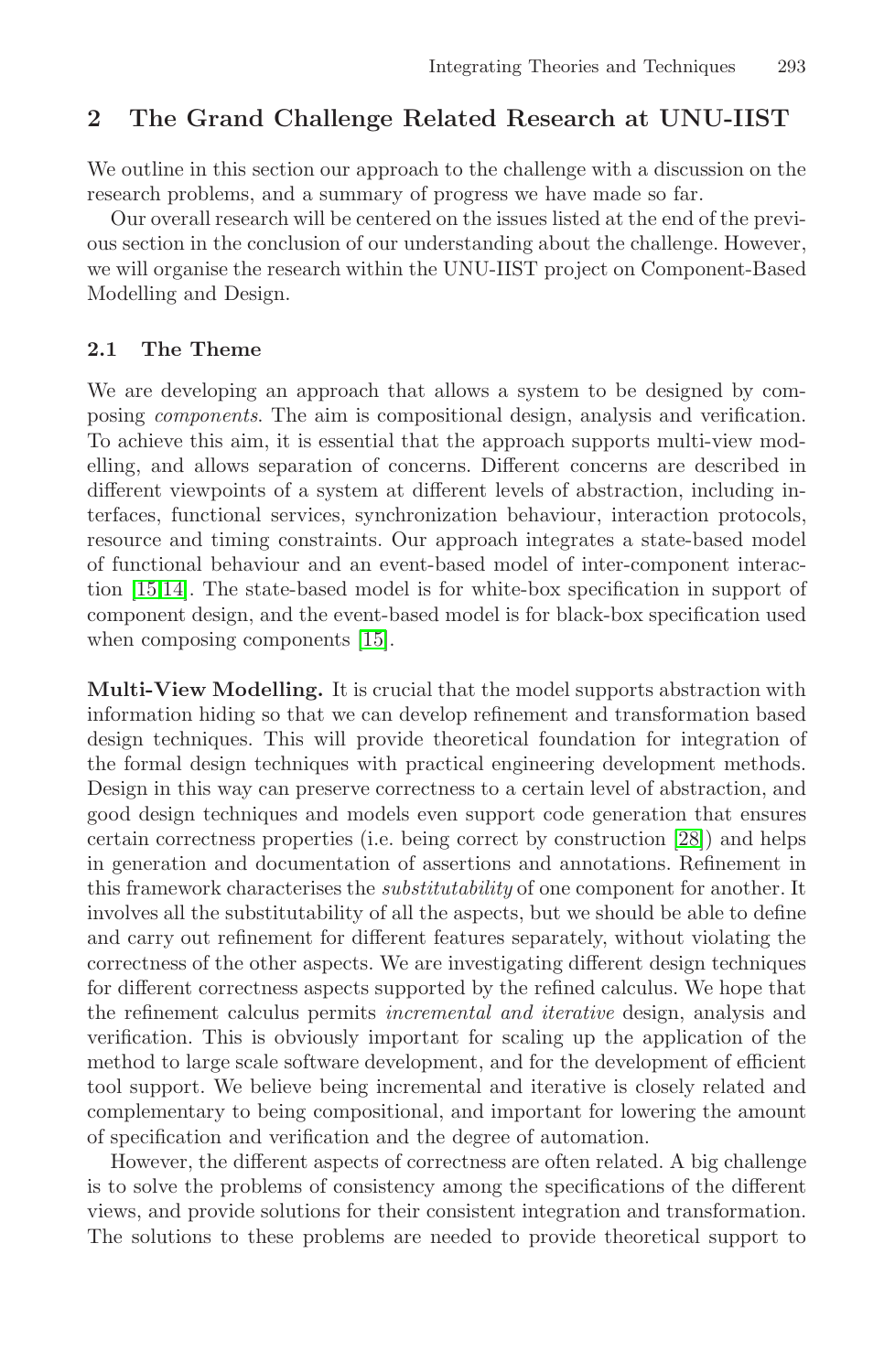development of tools for checking the consistency and carrying out the transformation and reasoning about the correctness of the transformation. Formal specifications of different aspects and their conditions of consistency are give in our papers [15,14].

**Multi-View Analysis and Verification Techniques.** Analysis and verification of different aspects of correctness and substitutability have to be carried out with different techniques and tools. Operational simulation techniques and model checking tools are believed to be effective for checking correctness, consistency and refinement of interaction protocols, while deductive verification and theorem provers are found better suited for reasoning about denotational (or pre and postcondition based) functionality specification. Where fully automated verification is not possible one has to rely on approximated results. Here, testing can play a role to confirm the approximately verified property. Another important aspects of testing is the validation of the abstract properties to be verified. Fault-based testing adds an additional dimension to verification. Here, test cases are designed by mutating the specification to detect faults that violate the specification [2]. Also, different modelling notations will affect the way of test case generation. Therefore, The combination of verification, testing and design needs further exploration.

**[Int](#page-8-2)egrating Component-Based and Object-Oriented Techniques.** A component may not have to be designed and implemented in an object-oriented framework. However, the current component technologies such as COM, CORBA, and Enterprise JavaBeans are all built upon object-oriented programming. Object programs are now widely used in applications and many of them safety critical. This project also studies the techniques of modelling, design and verification of object systems and the construction of component systems on underlying object systems [15,23].

#### **2.2 Initial Progress**

[A n](#page-8-3)[umb](#page-8-4)er of for[mal](#page-9-2) notations and theories have been [well-](#page-9-3)established and proved themselves effective as tools in dealing with different aspects of computing systems. [For](#page-8-5) [co](#page-8-1)mponent-based systems, analysis, design and verification can thus be carried with different techniques and tools. However, integration of components requires t[he i](#page-8-6)ntegration of the theories for ensuring correctness and substitutability. In particular, we need an underlying execution model of component systems. UNU-IIST has developed a model and calculus, called **rCOS** [12], for component systems [31], The calculus is applied to formal use of UML in requirement analysis [22,20], design [33], and consistent code generation [25]. In **rCOS**, we define a component with provided and required interfaces and their functional specifications [21,15]. Composition and refinement of these kinds of components are also defined. The research is based on Hoare and He's Unifying Theories of Programming (UTP) [18] and aim to advance UTP to for analysis of object-oriented programs and component systems. Challenging as it is, the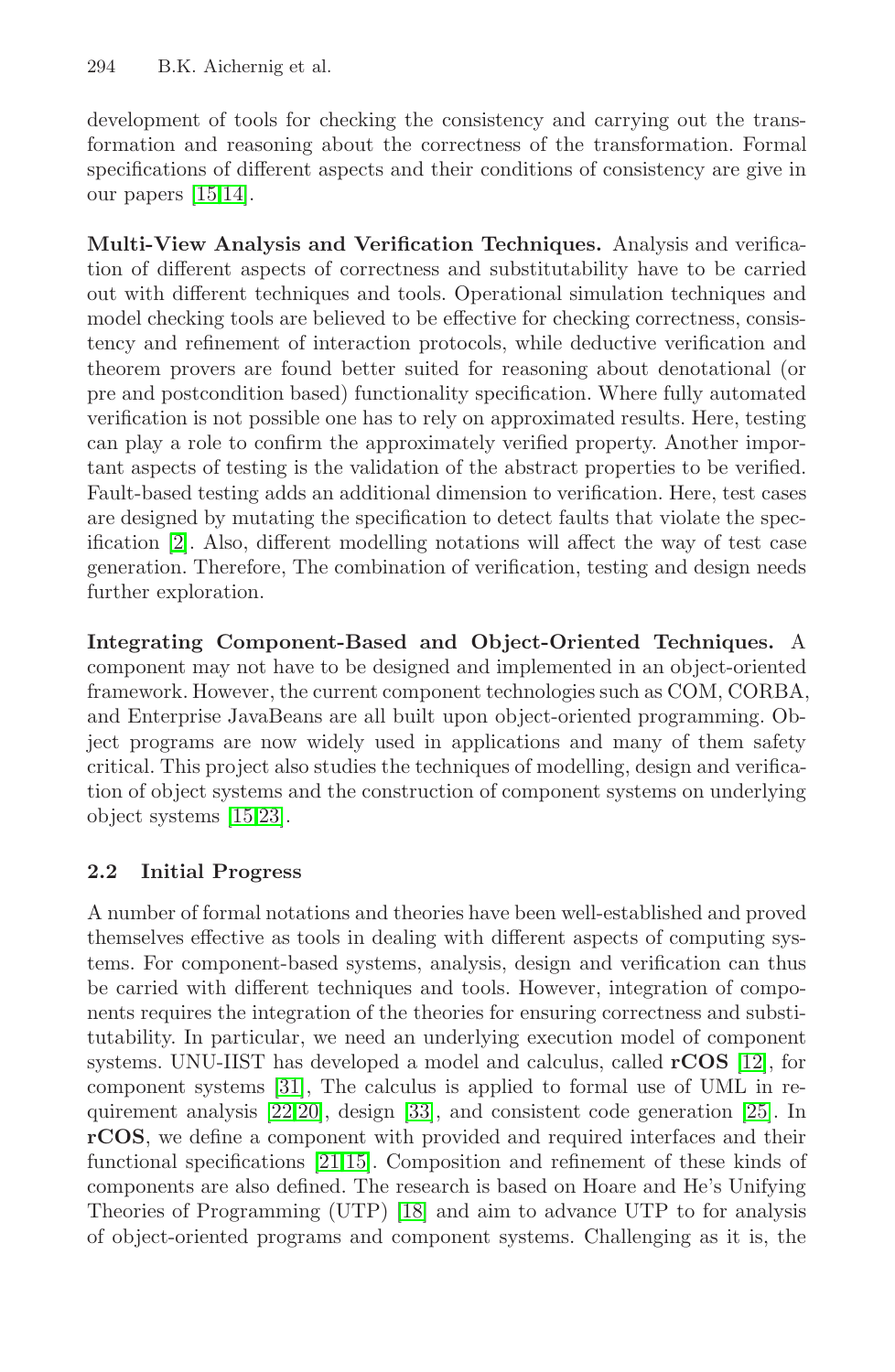initial results show that it is p[ro](#page-7-0)[mi](#page-8-7)[sing](#page-8-8) that "many aspects of correctness of concurrent and object-oriented programs can be expressed by assertions" [17].

Our approach facilitates assurance of global refinement by local refinement via integration of the event-based simulation and the state-based refinement. Global refinement is usually defined as a set containment of system behaviours [14], and can be verified deductively within a theorem prover. Local refinement is based on specification of individual operations [15,14], and can be established by simulation techniques using a model checker. Promising results have also been achieved in unifying different verification methods [1,10,24].

The research also indicates what kind of language mechanisms, such as inheritance with attribute hidin[g,](#page-8-5) [met](#page-8-1)[hod](#page-8-9) overwriting and method reentry calls, are likely to cause bugs in a program. They should be [avo](#page-9-1)ided if possible and when they are used assertions should be inserted and verification effort should be concentrated on these assertions. To fully verify different kinds of correctness aspects, we require different verification methods (simulation, deduction and testing) and tools (model checkers, theorem provers and test case generators).

**Component-Based Systems.** When we specify a component, it is important to separate different views about the component [21,15,14]. From its user's (i.e. external) point of view, a component  $C$  consists a set of *provided services* [31]. The syntactic specification of the provided services is described by an interface, defining the operations that the component provides with their signatures. This is also called the syntactic specification of a component. Such a syntactic specification of a component does not provide any information about the effect, e.g. the functionality of invoking an operation of a component or the behavior, i.e. the temporal order of the interface operations, of the component. However, it describes the syntactic dependency on other components.

**rCOS** contains notations for the description of the following notions for component-based systems, which serve different purposes for different people at different stages of a system development:

- **–** Interfaces: describe the structure nature of a component and are only used for checking syntactic dependency and compositionality.
- **–** Guarded Designs: specify the behaviours of service operations of an interface. It describes both the condition 9as the guard) imposed on the environment for use of a service operation (the design), and the behaviours of execution of a service once invoked.
- **–** Protocols: impose the order on use of services of an interface. They describe the way by which clients can interact with an interface, and are used to avoid deadlock when putting components together.
- **–** Contracts: are specifications of interfaces. A contract associates an interface to an abstract data model plus a set of functional of its services specified as guarded designs, and as well as an interaction protocol.
- **–** Components: are implementations of contracts. The designer of a component has to ensure that it satisfies its contract. Its code is used by the verifier to establish this satisfaction relation.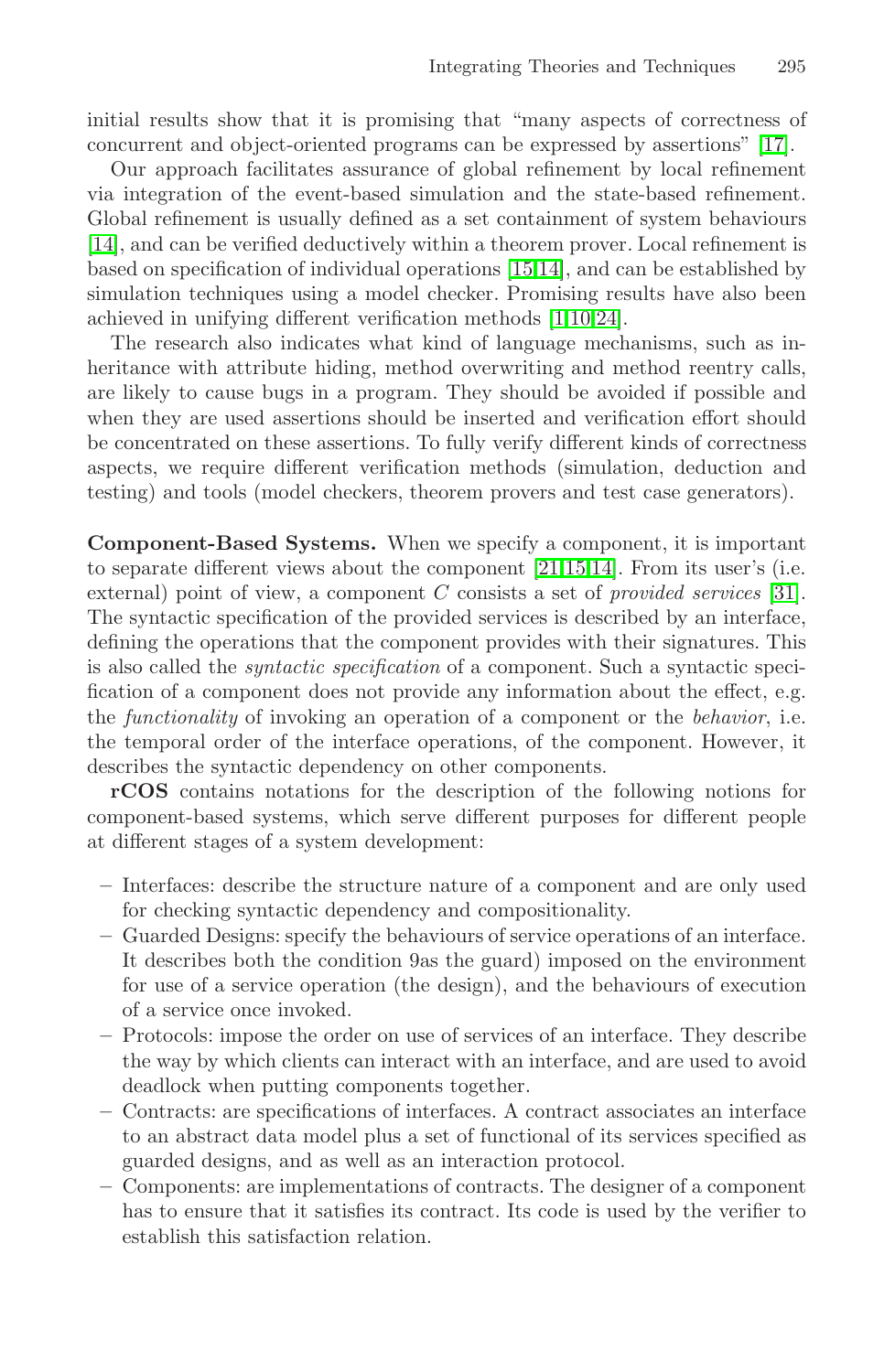- **–** Combinators: are defined for interfaces, contracts and components so that they can be composed in different ways. Their algebraic properties are used to verify design of middlewares (such as CORBA) and design patterns.
- **–** Substitutivity: is defined in terms of refinement that integrates both statebased refinement and event-based simulation.
- **–** Coordinators: are modelled as processes and used to coordinate the activities and interactions of a group of components [7].

The [m](#page-8-10)odel provides a definition of consistency among the elements of a contract and a method for consistency checking. It also allows to extend a contract by adding more services and imposing more constraints on use of services.

Component are passive entities that provide functional services to be invoked. Active entities are modelled as processes that are to coordinate (schedule and glue) components. We have proven that components composed with processes that coordinating them form another component. For details, we refer the reader to the technical report [7].

**Design and Verification of Object-Oriented Programs.** We use **rCOS** to define an object-oriented language with subtypes, visibility, reference types, inheritance, type casting, dynamic binding and polymorphism. The language is sufficiently similar to Java and C++ and can be used in meaningful case studies and to capture certain difficulties in modelling object-oriented designs and programs.

Our semantic framework is class-based and refinement is about correct changes in structure and methods of classes. The logic is a conservative extension of the standard pre[dic](#page-8-11)[ate](#page-8-12) logic. We define the traditional programming constructs, such as [con](#page-9-4)[dit](#page-9-5)ional, sequential composition and recursion, in the exactly same way as their counterparts in the imperative programming languages without reference types. This makes our approaches more accessible to users who are already familiar with the existing imperative languages. Also, all the laws about imperative commands remain valid without the need of reproving.

The calculus relates the classic notions of refinement and data refinement [3,16,27] in imper[ativ](#page-8-13)e languages to refactoring and object-oriented design patterns for responsibility assignments [9,19] This takes the initial attempts in formalisation of refactoring in [29,32] a step forward by providing a formal semantic justification of the soundness of the r[efa](#page-8-3)[ctor](#page-8-4)ing rules[, an](#page-9-2)d advance the theories in [4,5,6,30[\] on](#page-9-3) object-oriented refinement to deal with large scale object-oriented program refinement with refactoring, functionality delegation, data encapsulation and class decomposition. Within the calculus, we have already proved the soundness of several design patterns, including Expert pattern, Low Coupling pattern, and High Cohesion pattern [12].

**Object-Oriented Models of Requirement and Design. rCOS** is also applied to formal use of UML in requirement analysis [22,20], design [33], and consistent code generation [25]. We have provided a unified semantic definition for UML models of requirement and design. This semantics framework covers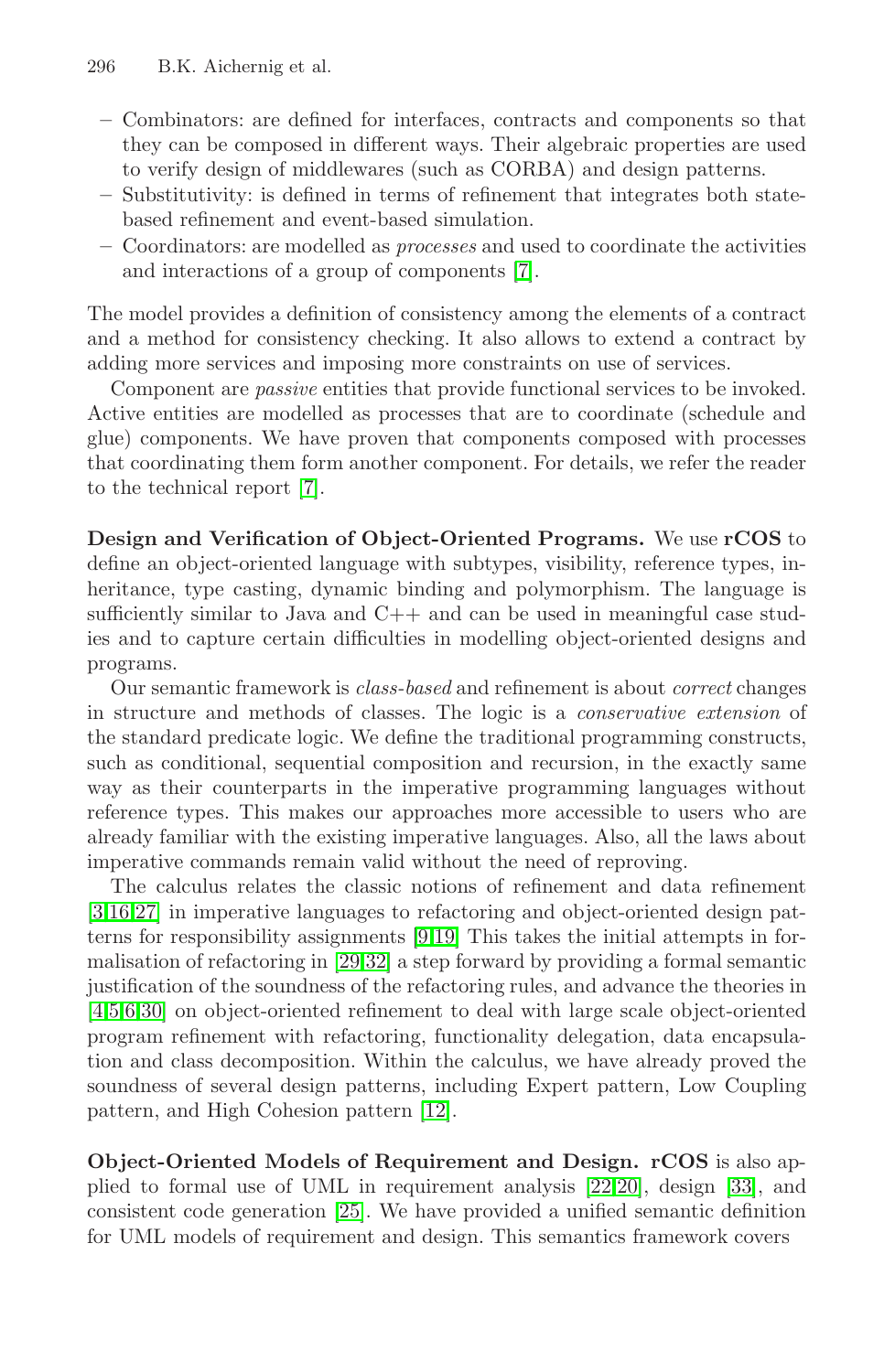- **–** Use case model
- **–** Class model
- **–** Object diagram
- **–** Interaction diagram

The unification is important and useful in dealing with consistency between different models. It in fact deals with the most informal aspects of UML, including description of use cases and the links between different UML diagrams in system development. On the other hand, the formalism still keeps the roles and views of these models clearly separate: class models correspond the program state, while the use case model describes the required services and external behaviour and the sequence diagram realise the external behaviour with internal object interactions.

The refinement calculus developed in **rCOS** is used for transformation of models that preserve certain properties. The calculus deals with refinement of class diagrams to increase its capacity in supporting more use cases. This implies the support to an incremental system development such as the Rational Unified Process. The formalisation of UML in our notation allows us to transform UML diagrams consistently and to formally define and reason about transformations of UML diagrams, such as decomposing a class into several classes, adding classes, associations, changing multiplicites of associations, etc. Moreover, **rCOS** also [s](#page-8-2)upports the following refinements to a class diagram:

- **–** adding a new class
- **–** introducing inheritance
- **–** moving an attribute or a method from a class to its direct superclass
- **–** introducing a fresh superclass to an existing class
- **–** copying a method of a class to its direct subclass

**Combination of the Object-Oriented and Component-Based Methods. rCOS** [12,13,14,23] also provides a consistent combination of the object-oriented and component-based methods. In general, a component in our proposed model [can](#page-8-2) be realized by a family of collaborating classes. Therefore, for a component  $C$ , we treat the interface methods of  $C$  and the protocol as the specification of the use cases of the component and the components in environment of C as the actors of these use cases. The design and implementation of this component can then be carried out in a UML-based object-oriented framework.

The types of the fields (or attributes) of components can be classes. The classes and their associations form the information (data) model. This model can be represented as a UML class diagram and formalized as class declaration in **rCOS** [12,13,14,23]. The implementation of a component is based on the implementation of the class model. For example, in UML2.0, a port of a component is realized by a class too.

#### **2.3 The Research Problems and Program**

The research program of the project is also incremental and iterative and it is roughly outlined below: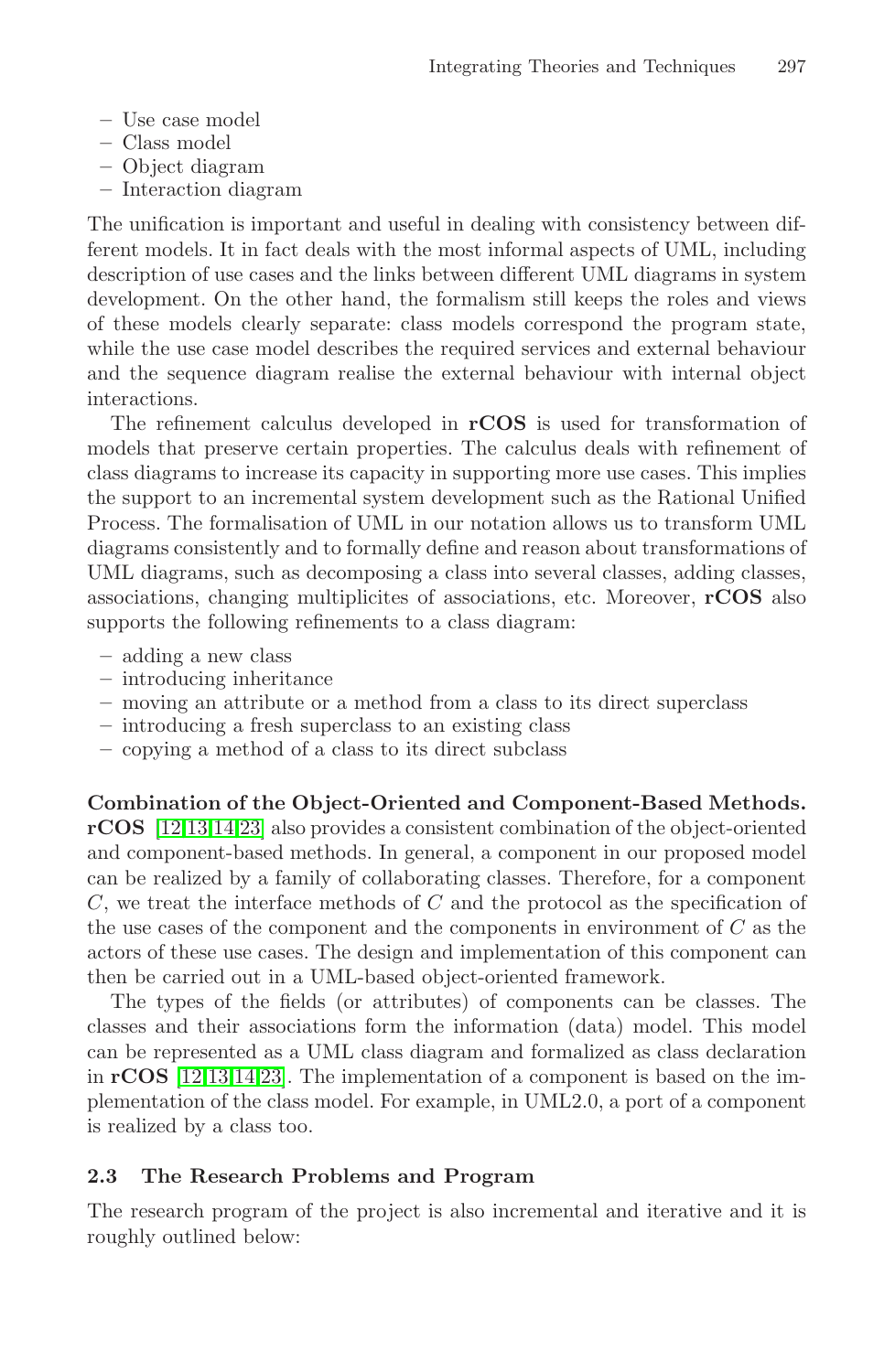- 1. start with modelling, design and verification of sequential object systems,
- 2. deal with components with only interfacesand specification functional services
- 3. add synchronous interactions
- 4. add asynchronous interactions
- 5. add coordinators and containers to manage interaction among components
- 6. deal with resource and timing constraints of embedded systems
- 7. add features of fault-tolerance, security and survivability
- 8. extend it to internet-based programming
- 9. test the techniques with case studies (including analysis of middlewares and design patterns), and evaluate the results by looking at how it can support tool development
- 10. more foundational research include a logic for object-oriented reasoning and component-based reasoning

In fact the project started two years ago and it will be a long lasting project. The aims and focus may be adjusted along the progress of the research.

# **3 International Collaboration**

The research will be conducted in a close collaboration with Tata Research Development and Desi[gn](#page-9-6) Centre, the largest industry research development and design centre in India. They have a great interest in applying formal methods in their tool development. UNU-IIST is now establishing a collaboration project on Scaling up Formal Methods for Large Software Development. We will investigate how the research results at UNU-IIST in theories and techniques of program modelling, design and verification can be used in the design of software development tools at TRDDC. A separate submission focusing on tool support is also accepted for presentation at this working conference to be considered for a presentation about the collaboration [26].

UNU-IIST has recently joined the NoE of ARTIST II and the collaboration with the other partners, such as Aalborg University (Denmark) and Uppsala University (Sweden) on component-based development and verification will become closer.

<span id="page-7-0"></span>We have also a long tradition of collaboration with the University of Macau, Peking University, Nanjing University and Software Institute of the Chinese Academy of Sciences, Oxford University, University of Minho (Portugal) and the University of Leicester (UK).

Acknowledgement. This proposal is made on behalf of all members of the academic staff at UNU-IIST. We would like to thank our colleagues, Chris George, Dang Van Hung and Tomasz Janowski for the discussions.

### **References**

- 1. Aichernig, B., He, J.: Testing for design faults. Submitted to Formal Aspect of Computing (2005)
- 2. Aichernig, B.K.: Mutation Testing in the Refinement Calculus. Formal Aspect of Computing (2003)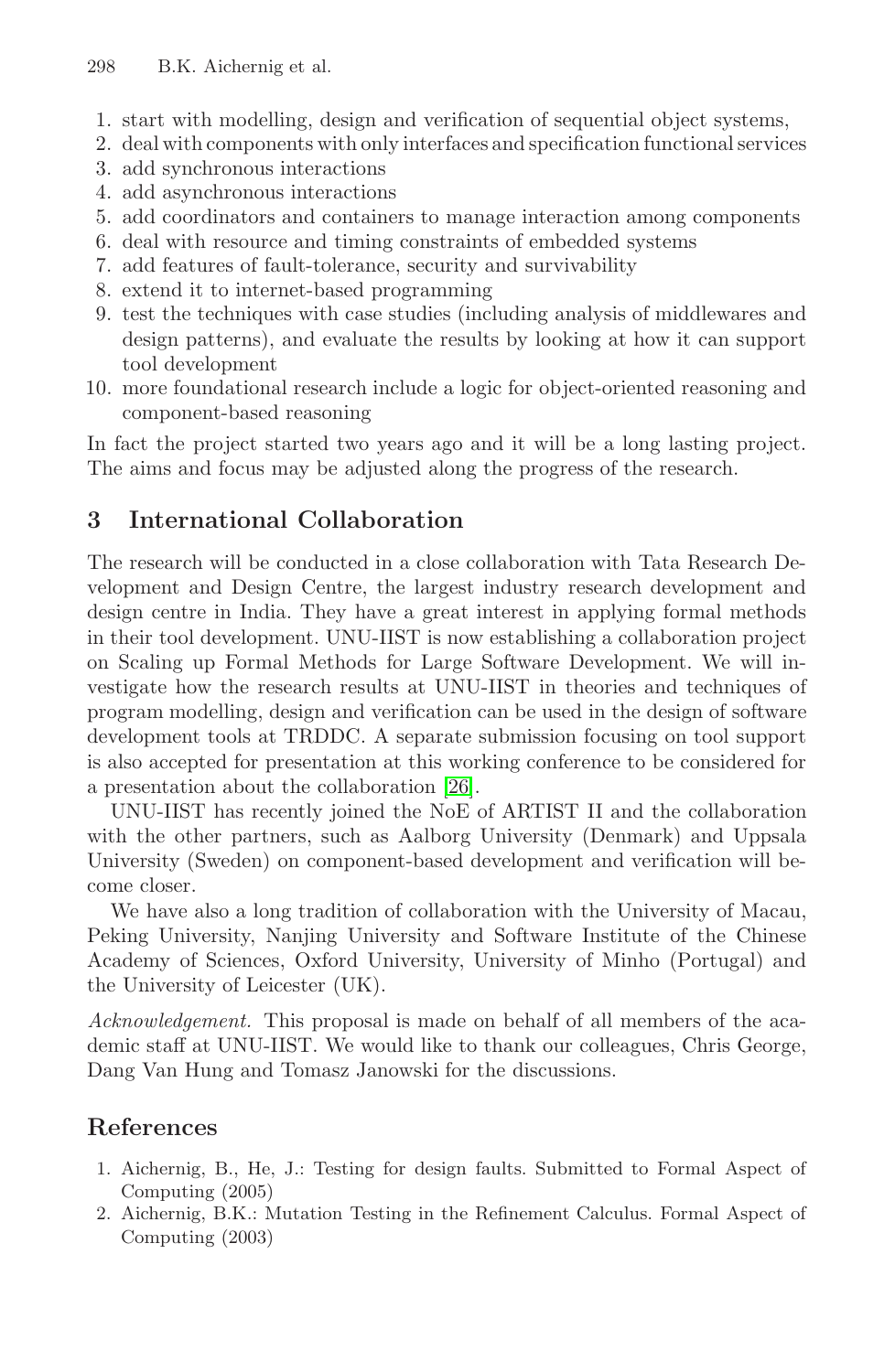- 3. Back, R., von Wright, L.J.: Refinement Calculus. Springer, Heidelberg (1998)
- 4. Back, R., et al.: Class refinement as semantics of correct object substitutability. Formal Aspect of Computing 2, 18–40 (2000)
- 5. Borba, P., Sampaio, A., Cornelio, M.: A refinement algebra for object-oriented programming. In: Cardelli, L. (ed.) ECOOP 2003. LNCS, vol. 2743, pp. 457–482. Springer, Heidelberg (2003)
- 6. Cavalcanti, A., Naumann, D.: A weakest precondition semantics for an objectoriented language. In: Woodcock, J.C.P., Davies, J., Wing, J.M. (eds.) FM 1999. LNCS, vol. 1709, Springer, Heidelberg (1999)
- <span id="page-8-10"></span>7. Chen, X., Liu, Z., He, J.: A theory of contracts. Technical Report UNU-IIST Report No 335, UNU-IIST, P.O. Box 3058, Macao (May 2006)
- 8. Fowler, M.: Refactoring, Improving the Design of Existing Code. Addison-Wesley, Reading (2000)
- <span id="page-8-11"></span>9. Gamma, E., et al.: Design Patterns, Elements of Reusable Object-Oriented Software. Addison-Wesley, Reading (1994)
- <span id="page-8-7"></span>10. He, J.: Linking simulation with refinement. In: Abdallah, A.E., Jones, C.B., Sanders, J.W. (eds.) Communicating Sequential Processes. LNCS, vol. 3525, pp. 61–75. Springer, Heidelberg (2005)
- 11. He, J., Hoare, C.A.R.: Unifying theories of concurrency. In: Van Hung, D., Wirsing, M. (eds.) ICTAC 2005. LNCS, vol. 3722, Springer, Heidelberg (2005)
- <span id="page-8-13"></span>12. He, J., Liu, Z., Li, X., Qin, S.: A relational model of object oriented programs. In: Chin, W.-N. (ed.) APLAS 2004. LNCS, vol. 3302, pp. 415–437. Springer, Heidelberg (2004)
- 13. He, J., Liu, Z., Li, X.: rCOS: A refinement calculus for object systems. Technical Report UNU-IIST Report No. 322, UNU-IIST, P.O. Box 3058, Macau (March 2005)
- <span id="page-8-9"></span>14. He, J., Liu, Z., Li, X.: A theory of contracts. Technical Report UNU-IIST Report No 327, UNU-IIST, P.O. Box 3058, Macau (July 2005)
- <span id="page-8-1"></span>15. He, J., Liu, Z., Li, X.: Component-based software engineering – the Need to Link Methods and their Theories. In: Van Hung, D., Wirsing, M. (eds.) ICTAC 2005. LNCS, vol. 3722, pp. 72–97. Springer, Heidelberg (2005)
- 16. Hoare, C.A.R., et al. : Laws of Programming. Communications of the ACM 30, 672–686 (1987)
- <span id="page-8-6"></span><span id="page-8-0"></span>17. Hoare, C.A.R.: The verifying compiler. Journal of ACM 50(1), 63–69 (2003)
- 18. Hoare, C.A.R., He, J.: Unifying theories of programming. Prentice-Hall, Englewood Cliffs (1998)
- <span id="page-8-12"></span>19. Larman, C.: Applying UML and Patterns. Prentice-Hall International, Englewood Cliffs (2001)
- <span id="page-8-4"></span>20. Li, X., Liu, Z., He, J., Long, Q.: Generating prototypes from a UML model of requirements. In: Ghosh, R.K., Mohanty, H. (eds.) ICDCIT 2004. LNCS, vol. 3347, pp. 255–265. Springer, Heidelberg (2004)
- <span id="page-8-5"></span>21. Liu, Z., He, J., Li, X.: Contract-oriented development of component systems. In: Proc. of IFIP WCC-TCS 2004, pp. 349–366 (2004)
- <span id="page-8-3"></span>22. Liu, Z., He, J., Li, X., Chen, Y.: A relational model for object-oriented requirements in UML. In: Dong, J.S., Woodcock, J. (eds.) ICFEM 2003. LNCS, vol. 2885, pp. 641–665. Springer, Heidelberg (2003)
- <span id="page-8-2"></span>23. Liu, Z., He, J., Li, X.: rCOS: A refinement calculus for object systems. In: de Boer, F.S., Bonsangue, M.M., Graf, S., de Roever, W.-P. (eds.) FMCO 2004. LNCS, vol. 3657, pp. 183–221. Springer, Heidelberg (2005)
- <span id="page-8-8"></span>24. Liu, Z., Ravn, A., Li, X.: Unifying proof methodologies of Duration Calculus and Linear Temporal Logic. Formal Aspect of Computing 16(2), 140–154 (2004)